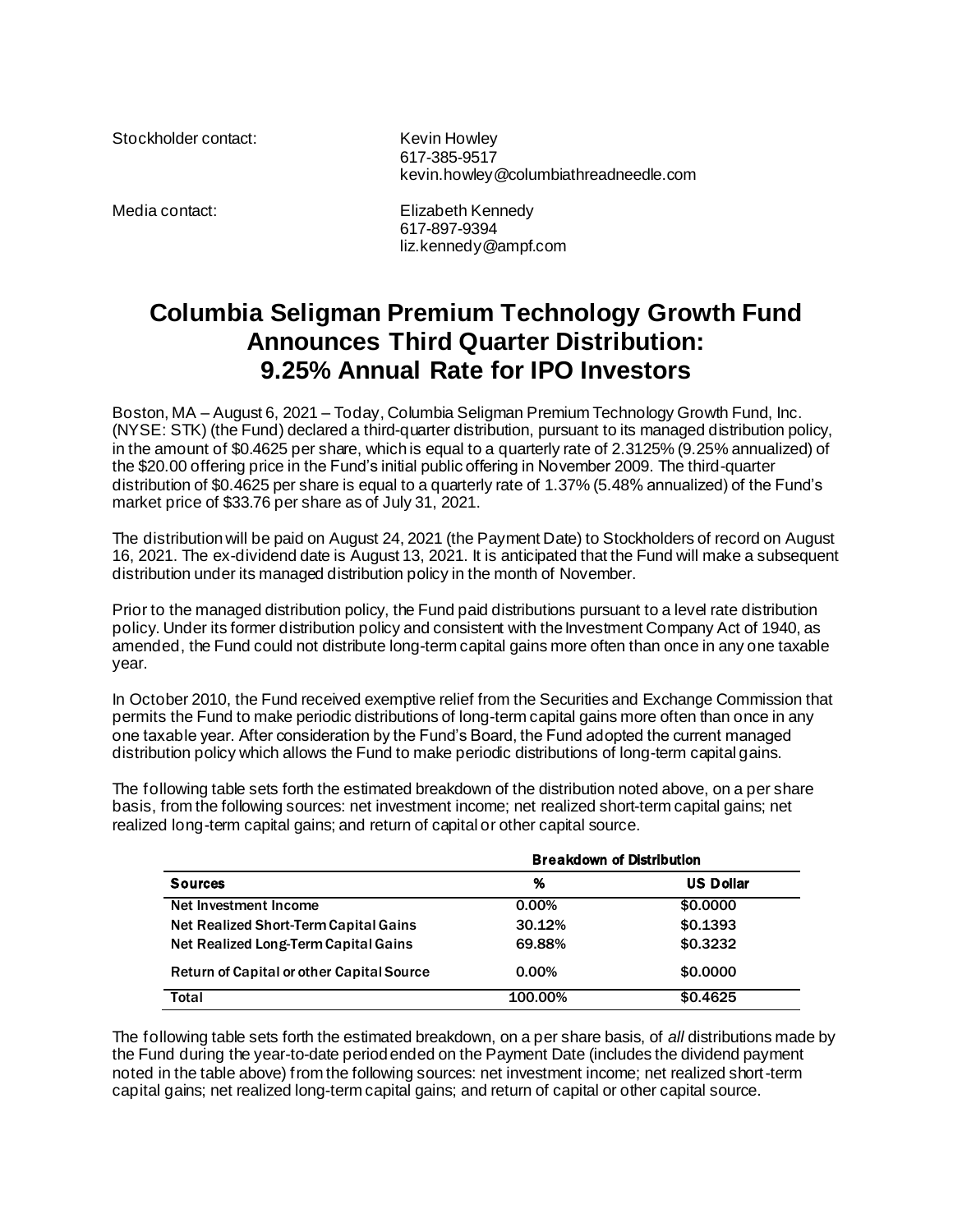|    | <b>Breakdown of All Distributions Paid Through</b> |
|----|----------------------------------------------------|
|    | Year-To-Date Period Ended on the Payment Date      |
| ^′ | $\mathbf{H} \cdot \mathbf{B}$                      |

| <b>Sources</b>                                   | %        | <b>US Dollar</b> |
|--------------------------------------------------|----------|------------------|
| Net Investment Income                            | $0.00\%$ | \$0.0000         |
| Net Realized Short-Term Capital Gains            | 24.50%   | \$0.3399         |
| Net Realized Long-Term Capital Gains             | 75.50%   | \$1,0476         |
| <b>Return of Capital or other Capital Source</b> | 0.00%    | \$0,0000         |
| Total                                            | 100.00%  | \$1,3875         |

Historically, the Fund has distributed more than its income and net realized capital gains, which has resulted in Fund distributions substantially consisting of return of capital or other capital source. A return of capital may occur, for example, when some or all of the money that you invested in the Fund is paid back to you. A return of capital distribution does not necessarily reflect the Fund's investment performance and should not be confused with "yield" or "income." As of the payment date of the current distribution, all Fund distributions paid in 2021 (as estimated by the Fund based on current information) are from the earnings and profits of the Fund and not a return of capital. This could change during the remainder of the year, as further described below.

The amounts, sources and percentage breakdown of the distributions reported above are only estimates and are not being provided for, and should not be used for, tax reporting purposes. The actual amounts, sources and percentage breakdown of the distribution for tax reporting purposes, which may include return of capital, will depend upon the Fund's investment experience during the remainder of its fiscal year and may be subject to changes based on tax regulations.

*The following table sets forth (i) the average annual total return of a share of the Fund's common stock at net asset value (NAV) for the 5-year period ended July 31, 2021 and (ii) the Fund's annualized distribution rate, for the same period, expressed as a percentage of the NAV price of a share of the Fund's common stock at July 31, 2021.* 

| Average Annual Total NAV Return for the 5-year Period Ended July 31, 2021                                              | 26.39% |
|------------------------------------------------------------------------------------------------------------------------|--------|
| Annualized Distribution Rate as a Percentage of July 31, 2021 NAV Price<br>(For the 5-year Period ended July 31, 2021) | 5.79%  |

*The following table sets forth (i) the average annual total return of a share of the Fund's common stock at net asset value (NAV) for the period since inception of Fund investment operations through the period noted and (ii) the Fund's annualized distribution rate, for the same period, expressed as a percentage of the NAV price of a share of the Fund's common stock at July 31, 2021. Average annual total return of a share of the Fund's common stock at NAV for the period since inception of Fund Investment operations through the period noted includes the 4.50% sales load assessed to IPO investors.*

| Average Annual Total NAV Return for the Period Since Inception of Investment<br>Operations (November 30, 2009) Through July 31, 2021                                                 | 16.46% |
|--------------------------------------------------------------------------------------------------------------------------------------------------------------------------------------|--------|
| Annualized Distribution Rate as a Percentage of July 31, 2021 NAV Price<br>(For the Period Since Inception of Investment Operations (November 30, 2009)<br>through July $31, 2021$ ) | 5.64%  |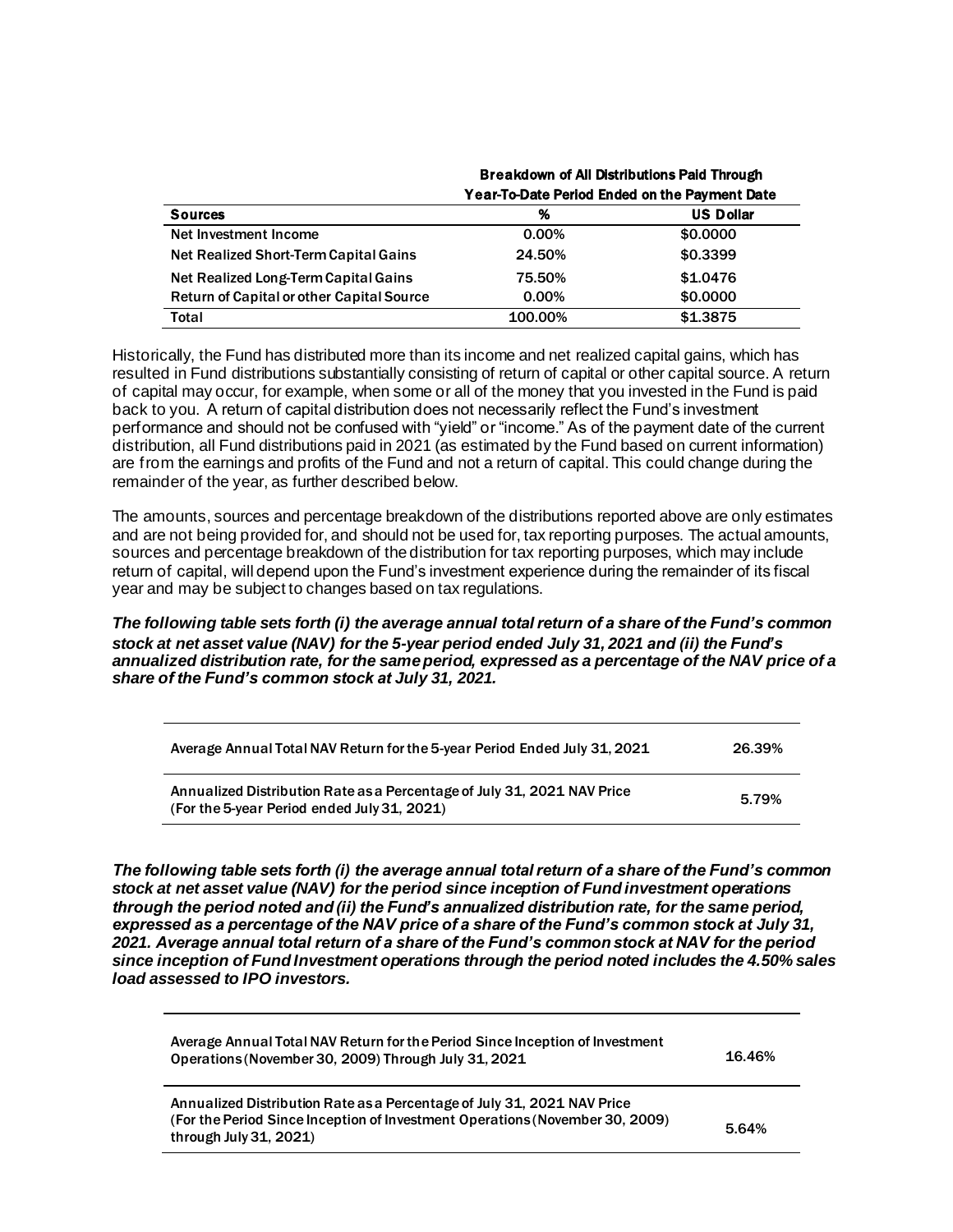*The following table sets forth (i) the cumulative total return (at NAV) of a share of the Fund's common stock for the year-to-date period ended July 31, 2021 and (ii) the Fund's distribution rate, for the same period, expressed as a percentage of the NAV price of a share of the Fund's common stock at July 31, 2021.*

| Cumulative Total NAV Return for the Year-to-Date Period Ended July 31, 2021                                       | 24.06% |
|-------------------------------------------------------------------------------------------------------------------|--------|
| Distribution Rate as a Percentage of July 31, 2021 NAV Price<br>(For the Year-to-Date Period Ended July 31, 2021) | 2.76%  |

You should not draw any conclusions about the Fund's investment performance from the amount of the distributions noted in the tables above or from the terms of the Fund's distribution policy.

The Fund or your financial professional will send you a Form 1099-DIV for the calendar year that will tell you how to report these distributions on your US federal income tax return. For tax purposes, the Fund is required to report unrealized gains or losses on certain non-US investments as ordinary income or loss, respectively. Accordingly, the amount of the Fund's total distributions that will be taxable as ordinary income may be different than the amount of the distributions from net investment income reported above.

The Board may change the Fund's distribution policy and the amount or timing of the distributions, based on a number of factors, including, but not limited to, the amount of the Fund's undistributed net investment income and net short- and long-term capital gains and historical and projected net investment income and net short- and long-term capital gains.

The Fund is a closed-end investment company that trades on the New York Stock Exchange.

## **Past performance does not guarantee future results.**

## Important Disclosures:

*Investors should consider the investment objectives, risks, charges, and expenses of the Fund carefully before investing. You can obtain the Fund's most recent periodic reports and other regulatory filings by contacting your financial advisor or visiting www.columbiathreadneedleus.com. These reports and other filings can also be found on the Securities and Exchange Commission's EDGAR Database. You should read these reports and other filings carefully before investing.*

The Fund expects to receive all or some of its current income and gains from the following sources: (i) dividends received by the Fund that are paid on the equity and equity-related securities in its portfolio; and (ii) capital gains (short-term and long-term) from option premiums and the sale of portfolio securities. It is possible that the Fund's distributions will at times exceed the earnings and profits of the Fund and therefore all or a portion of such distributions may constitute a return of capital as described below. A return of capital is a return of your original investment. A return of capital distribution does not necessarily reflect the Fund's investment performance and should not be confused with "yield" or "income." You should not draw any conclusions about the Fund's investment performance from the amount of this distribution or from the Fund's distribution policy.

Distributions that qualify as a return of capital are a return of some or all of your original investment in the Fund. A return of capital reduces a stockholder's tax basis in his or her shares. Once the tax basis in your shares has been reduced to zero, any further return of capital may be taxable as capital gain. Shareholders should consult their tax advisor or tax attorney for proper treatment.